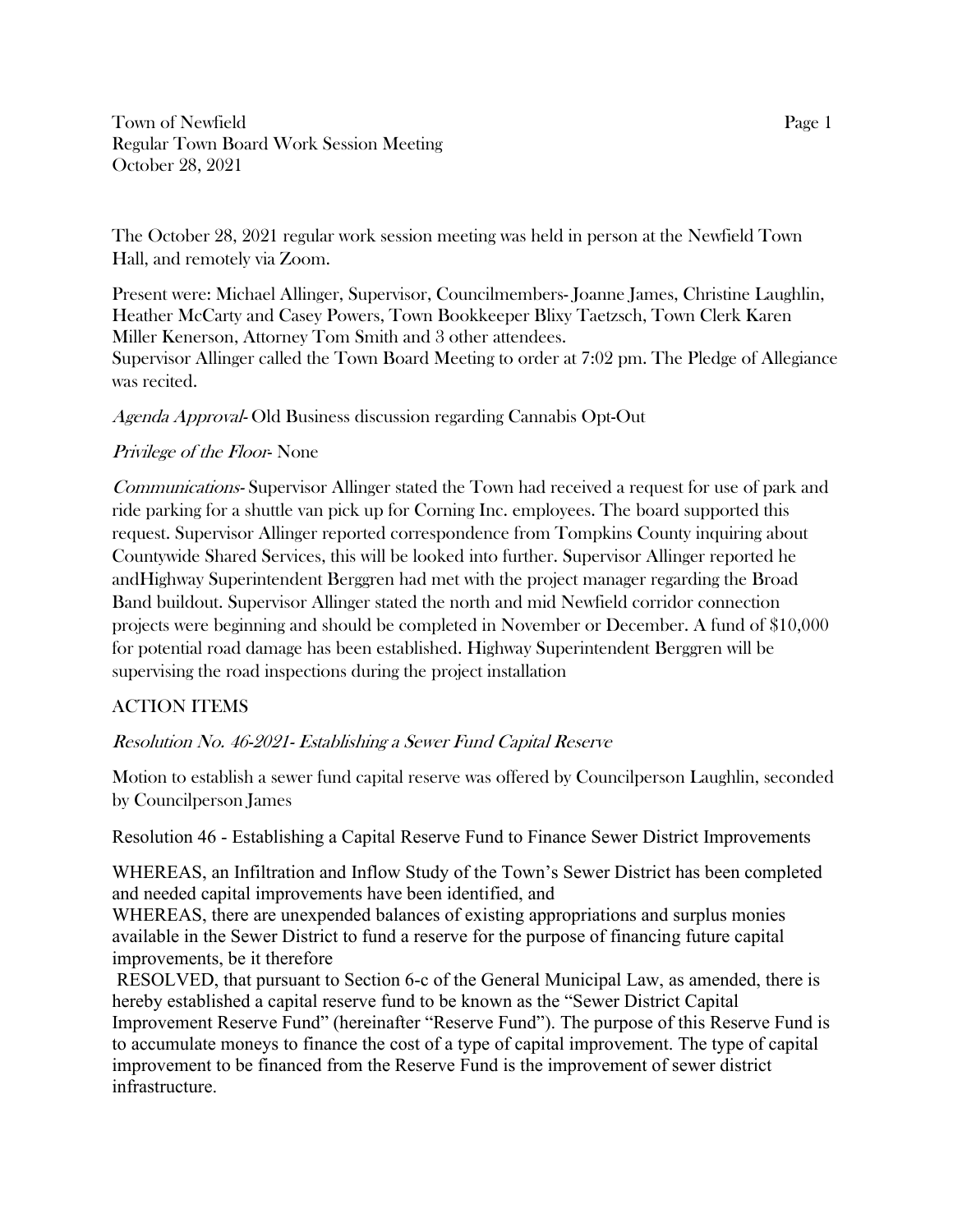Town of Newfield Page 2 Regular Town Board Work Session Meeting October 28, 2021

The Town Supervisor is hereby directed to deposit and secure the moneys of this Reserve Fund in the manner provided by Section 10 of the General Municipal Law. The Town of Newfield Supervisor may invest the moneys in the Reserve Fund in the manner provided by Section 11 of the General Municipal Law, and consistent with the investment policy of the Town of Newfield. Any interest earned or capital gains realized on the moneys so deposited or invested shall accrue to and become part of the Reserve Fund. The Town Supervisor shall account for the Reserve Fund in a manner which maintains the separate identity of the Reserve Fund and shows the date and amount of each sum paid into the fund, interest earned by the fund, capital gains or losses resulting from the sale of investments of the fund, the amount and date of each withdrawal from the fund and the total assets of the fund, showing cash balance and a schedule of investments, and shall, at the end of each fiscal year, render to the Board a detailed report of the operation and condition of the Reserve Fund.

Except as otherwise provided by law, expenditures from this Reserve Fund shall be made only for the purpose for which the Reserve Fund is established. No expenditure shall be made from this Reserve Fund without the approval of this governing board and such additional actions or proceedings as may be required by Section 6-c of the General Municipal Law or any other law, including a permissive referendum if required by subdivision 4 of Section 6-c.

Vote: AYES 5 Allinger, James, Laughlin, McCarty and Powers NAY 0 Carried

*Resolution No. 47-2021- Establishing Water District # 1 Fund Capital Reserve*

Motion was offered by Councilperson Powers to establish a Water District # 1 Fund Capital Reserve, seconded by Councilperson McCarty.

Resolution 47 - Establishing a Capital Reserve Fund to Finance Water District #1 Improvements WHEREAS, a Drinking Water Source Supply Study of the Town's Water District #1 has been completed and needed capital improvements have been identified, and

WHEREAS, there are unexpended balances of existing appropriations and surplus monies available in the Water District #1 Fund to fund a reserve for the purpose of financing future capital improvements, be it therefore

RESOLVED, that pursuant to Section 6-c of the General Municipal Law, as amended, there is hereby established a capital reserve fund to be known as the "Water District #1 Capital Improvement Reserve Fund" (hereinafter "Reserve Fund"). The purpose of this Reserve Fund is to accumulate moneys to finance the cost of a type of capital improvement. The type of capital improvement to be financed from the Reserve Fund are improvements to the drinking water supply infrastructure.

The Town Supervisor is hereby directed to deposit and secure the moneys of this Reserve Fund in the manner provided by Section 10 of the General Municipal Law. The Town of Newfield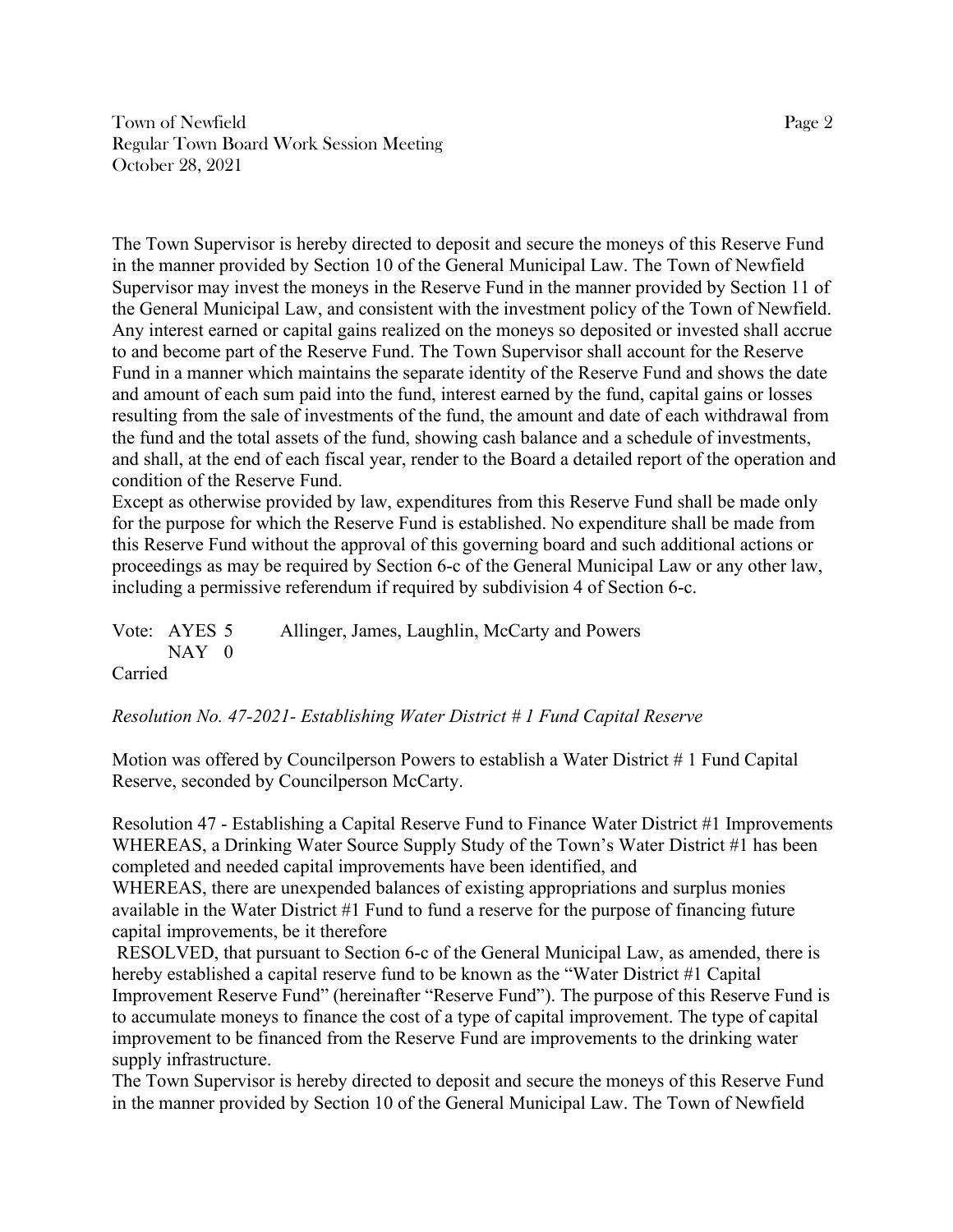Town of Newfield Page 3 Regular Town Board Work Session Meeting October 28, 2021

Supervisor may invest the moneys in the Reserve Fund in the manner provided by Section 11 of the General Municipal Law, and consistent with the investment policy of the Town of Newfield. Any interest earned or capital gains realized on the moneys so deposited or invested shall accrue to and become part of the Reserve Fund. The Town Supervisor shall account for the Reserve Fund in a manner which maintains the separate identity of the Reserve Fund and shows the date and amount of each sum paid into the fund, interest earned by the fund, capital gains or losses resulting from the sale of investments of the fund, the amount and date of each withdrawal from the fund and the total assets of the fund, showing cash balance and a schedule of investments, and shall, at the end of each fiscal year, render to the Board a detailed report of the operation and condition of the Reserve Fund.

Except as otherwise provided by law, expenditures from this Reserve Fund shall be made only for the purpose for which the Reserve Fund is established. No expenditure shall be made from this Reserve Fund without the approval of this governing board and such additional actions or proceedings as may be required by Section 6-c of the General Municipal Law or any other law, including a permissive referendum if required by subdivision 4 of Section 6-c.

Vote: AYES 5 Allinger, James, Laughlin, McCarty and Powers NAY 0 Carried

## Resolution No. 48-2021- Establishing Water District # 2 Fund Capital Reserve

Motion was offered by Councilperson James to establish a Water District # 2 Fund Capital Reserve, seconded by Councilperson Laughlin.

Resolution 48 - Establishing a Capital Reserve Fund to Finance Water District #2 Improvements WHEREAS, a Drinking Water Source Supply Study of the Town's Water District #2 has been completed and needed capital improvements have been identified, and

WHEREAS, there are unexpended balances of existing appropriations and surplus monies available in the Water District #2 Fund to fund a reserve for the purpose of financing future capital improvements, be it therefore

RESOLVED, that pursuant to Section 6-c of the General Municipal Law, as amended, there is hereby established a capital reserve fund to be known as the "Water District #2 Capital Improvement Reserve Fund" (hereinafter "Reserve Fund"). The purpose of this Reserve Fund is to accumulate moneys to finance the cost of a type of capital improvement. The type of capital improvement to be financed from the Reserve Fund are improvements to the drinking water supply infrastructure.

The Town Supervisor is hereby directed to deposit and secure the moneys of this Reserve Fund in the manner provided by Section 10 of the General Municipal Law. The Town of Newfield Supervisor may invest the moneys in the Reserve Fund in the manner provided by Section 11 of the General Municipal Law, and consistent with the investment policy of the Town of Newfield.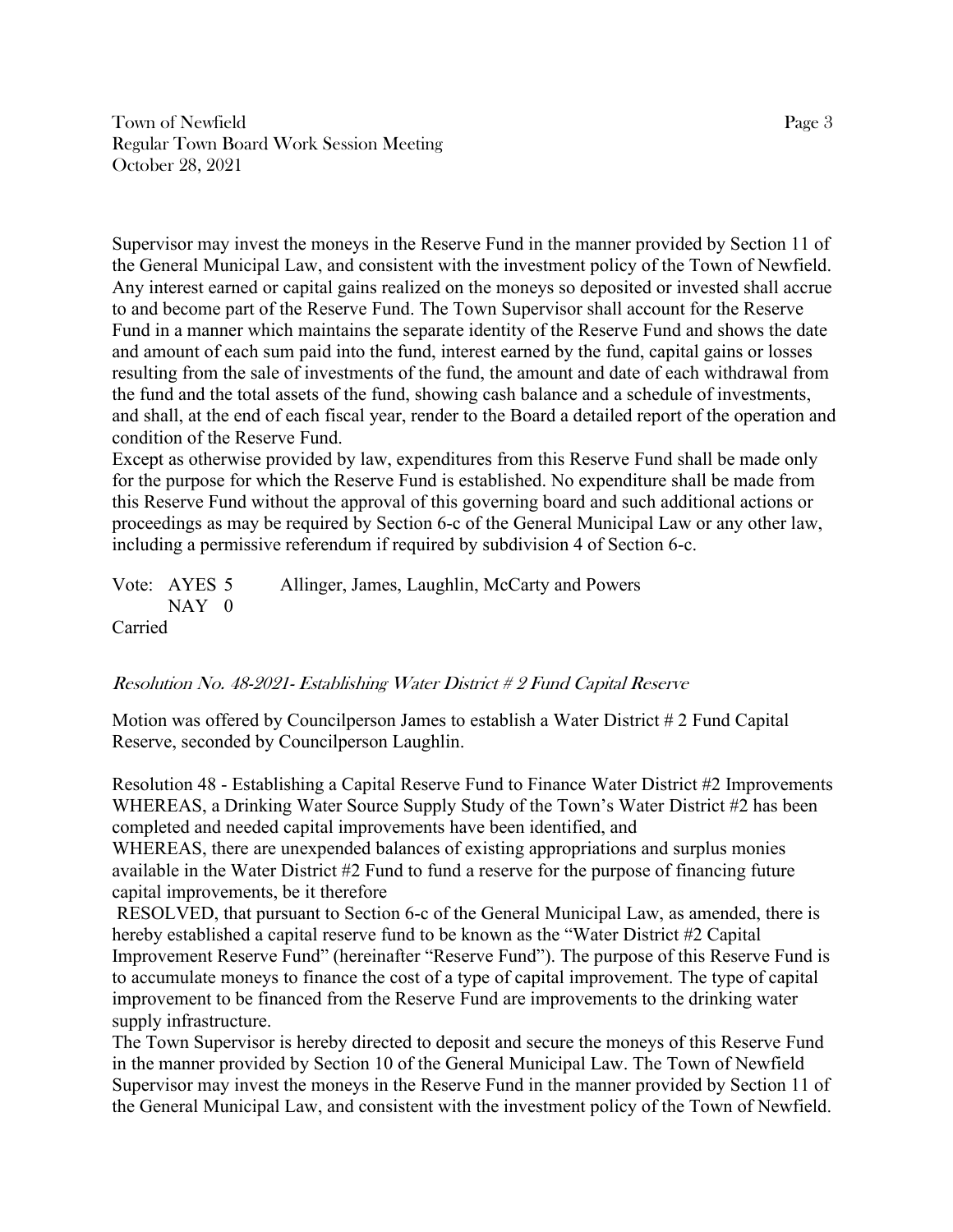Town of Newfield Page 4 Regular Town Board Work Session Meeting October 28, 2021

Any interest earned or capital gains realized on the moneys so deposited or invested shall accrue to and become part of the Reserve Fund. The Town Supervisor shall account for the Reserve Fund in a manner which maintains the separate identity of the Reserve Fund and shows the date and amount of each sum paid into the fund, interest earned by the fund, capital gains or losses resulting from the sale of investments of the fund, the amount and date of each withdrawal from the fund and the total assets of the fund, showing cash balance and a schedule of investments, and shall, at the end of each fiscal year, render to the Board a detailed report of the operation and condition of the Reserve Fund.

Except as otherwise provided by law, expenditures from this Reserve Fund shall be made only for the purpose for which the Reserve Fund is established. No expenditure shall be made from this Reserve Fund without the approval of this governing board and such additional actions or proceedings as may be required by Section 6-c of the General Municipal Law or any other law, including a permissive referendum if required by subdivision 4 of Section 6-c.

| Vote: AYES 5 | Allinger, James, Laughlin, McCarty and Powers |
|--------------|-----------------------------------------------|
| $NAY$ 0      |                                               |
| Carried      |                                               |

Resolution No. 49-2021

Resolution 49 - Capital Reserve Funding

Motion authorizing the Supervisor to transfer funds to establish the following reserve funds was offered by Councilperson McCarty, Seconded by Councilperson Powers.

WHEREAS, the Town Board has established the following Capital Reserve Funds:

Sewer District Capital Improvement Reserve Fund Water District #1 Capital Improvement Reserve Fund Water District #2 Capital Improvement Reserve Fund

and, WHEREAS, there are unexpended balances of existing appropriations and surplus monies available in the Sewer District, Water District #1 and Water District #2 to fund such reserves, be it therefore

RESOLVED, that the Town Supervisor is directed to fund approved reserves in the following amounts:

\$150,000 - Sewer District Capital Improvement Reserve Fund \$150,000 - Water District #1 Capital Improvement Reserve Fund \$50,000 - Water District #2 Capital Improvement Reserve Fund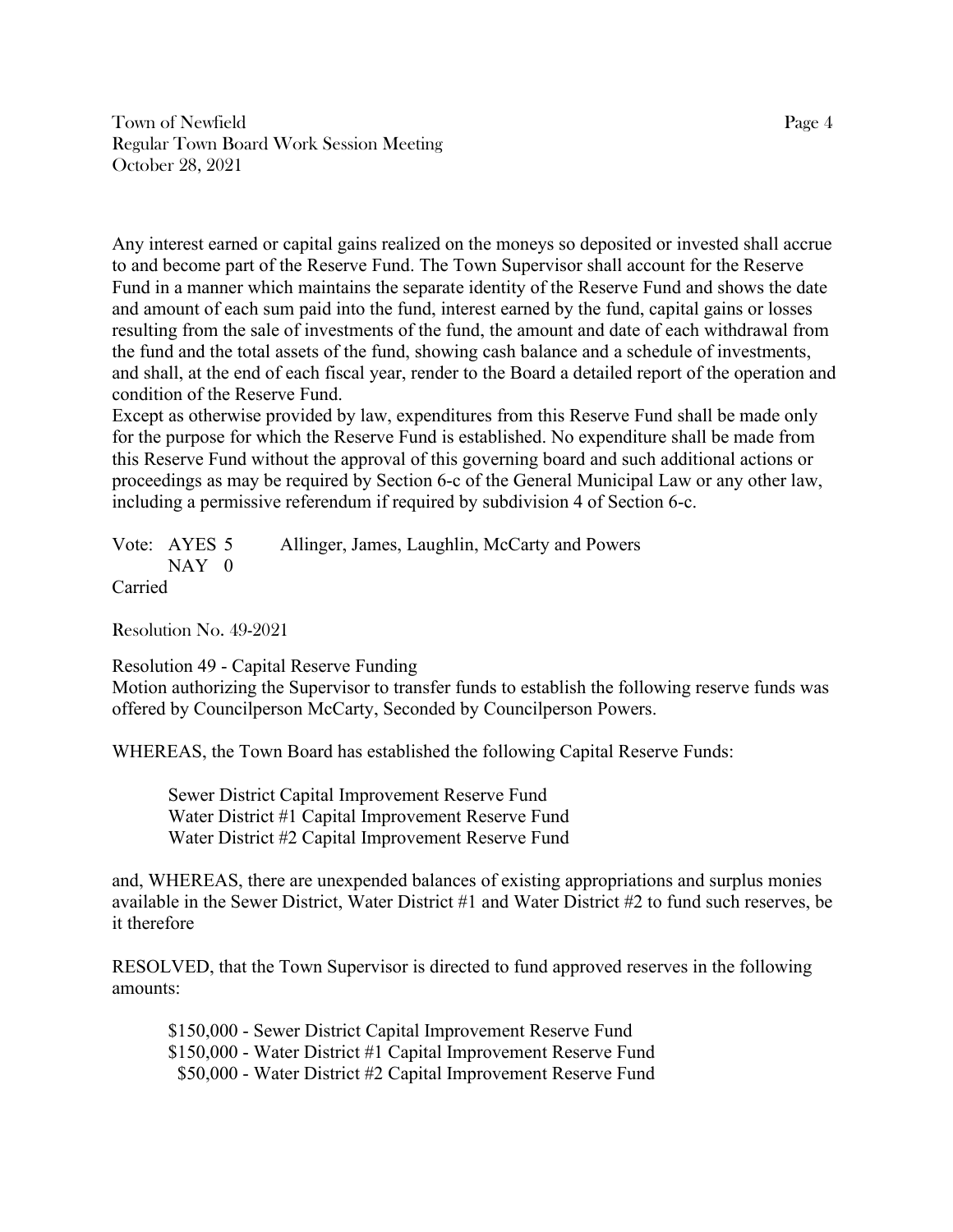Town of Newfield Page 5 Regular Town Board Work Session Meeting October 28, 2021

Vote: AYES 5 Allinger, James, Laughlin, McCarty and Powers NAY 0 Carried

Resolution No. 50-2021 SEQR- Water Source Supply Project

Motion to approve the SEQR Water Source Supply Project was offered by Councilperson Laughlin, seconded by Councilperson Powers.

### **Resolution No. 50-2021 STATE ENVIRONMENTAL QUALITY REVIEW ACT RESOLUTION REGARDING TOWN OF NEWFIELD WATER SOURCE SUPPLY PROJECT**

**WHEREAS,** the Town of Newfield (hereinafter the "Town") maintains the Town of Newfield Municipal Water System; and

**WHEREAS,** the Town is proposing to undertake Town of Newfield Drinking Water Source Supply Project (collectively, the "Project"); and

**WHEREAS,** the Town is obligated under SEQRA and corresponding regulations to review the Project, and if necessary, undertake a review of the potential environmental impacts associated with the Project before undertaking the same; and

**WHEREAS,** the Town is the appropriate agency to be the lead agency to undertake the project review under SEQRA; and

**WHEREAS,** based upon an examination of 6 NYCRR § 617.4 and § 617.5, the Town classified the Project as a Type I Action. A Full Environmental Assessment Form was prepared for the Project, and pursuant to the potential funding agency for compliance with SERP, was undertaken by the Town and no objections were received regarding the Town serving as lead agency.

### **NOW, THEREFORE, BE IT:**

**RESOLVED,** that the Town Board hereby makes the following findings:

The Project consists of securing a new water source and watermain replacement.

#### **IT IS FURTHER RESOLVED,** that:

The Town Board hereby designates itself lead agency pursuant to 6 NYCRR  $\S 617.6(b)(2)$  and  $\S 617.6(b)(3)$  with respect to the Project.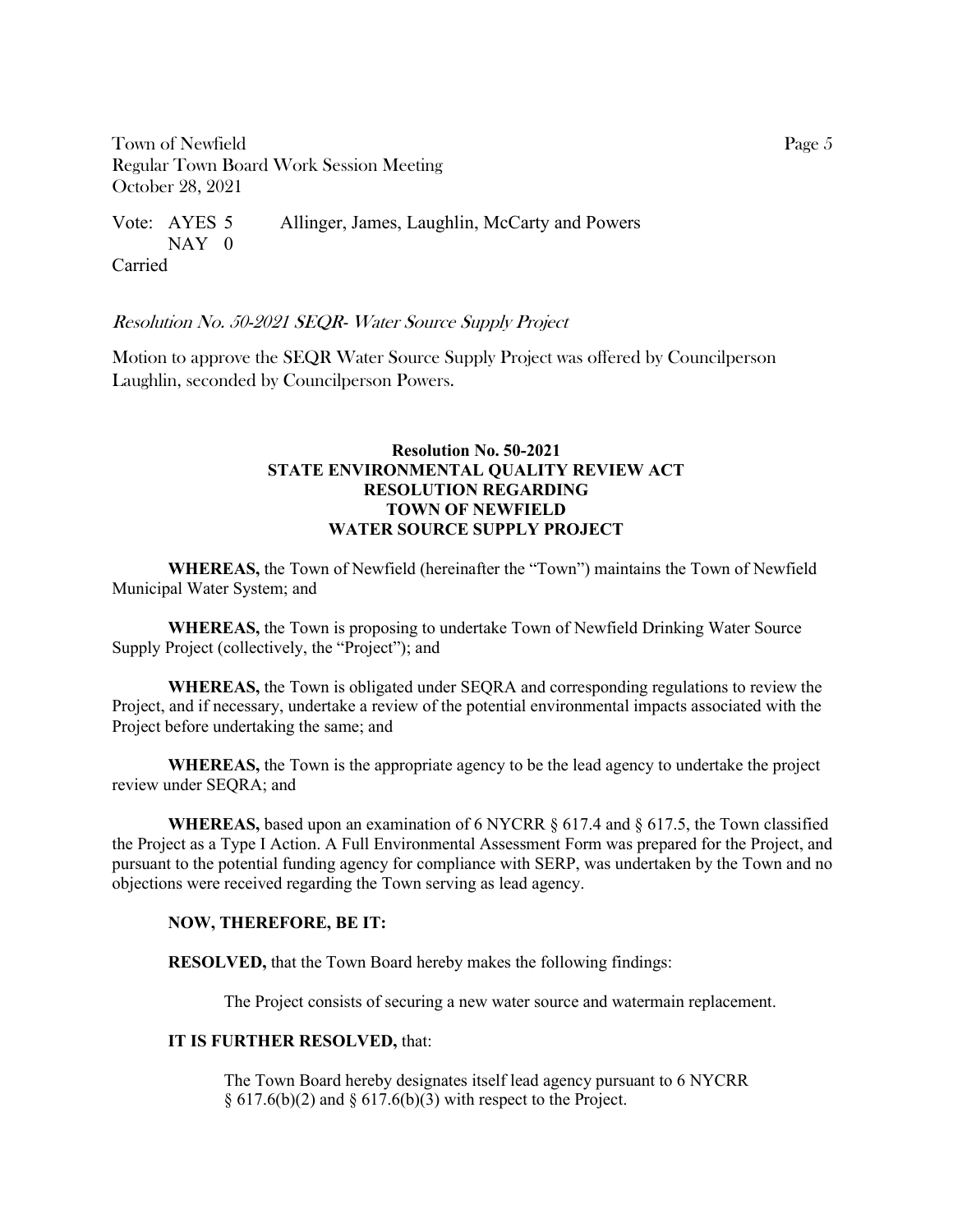Town of Newfield Page 6 Regular Town Board Work Session Meeting October 28, 2021

#### **IT IS FURTHER RESOLVED,** that:

Based upon an examination of the components of the Project, the Full Environmental Assessment Form, and the criteria contained in 6 NYCRR  $\S$  617.7(c), and based upon its knowledge of the areas including and surrounding the Project site, and discussions with professionals retained by the Town, the Town Board, as lead agency, hereby makes the following determinations with respect to the Project pursuant to SEORA:

- A. The Project constitutes a "Type I Action."
- B. Based upon review by the Town Board of the Full Environmental Assessment Form, any input provided by other involved agencies, and other necessary criteria set forth in SEQRA, the Town Board hereby finds and determines that the Project will result in no significant impacts and, therefore, (a) the action is not one which "may include the potential for at least one significant adverse environmental impact," (b) "there will be no significant adverse environmental impacts," and (c) no "environmental impact statement" need be prepared, as such quoted terms are defined in SEQRA. This determination constitutes a negative declaration for purposes of SEQRA and it has been prepared in accordance with Article 8 of the Environmental Conservation Law.
- C. A copy of this resolution, together with notice of negative declaration, shall be placed on file in the office of the Town Clerk where the same shall be available for public inspection during business hours and such notice of negative declaration shall be filed in such offices, posted in such places and published in such manner as shall be necessary to conform to the requirements of SEQRA.

This resolution shall take effect immediately.

Vote: AYES 5 Allinger, James, Laughlin, McCarty and Powers NAY 0 Carried

#### Resolution No 51-2021- WIIA Water Improvement Project Approval

Motion was offered by Councilperson James authorizing and approving the Supervisor execute expenditures for the project, seconded by McCarty.

> **2021 WATER INFRASTRUCTURE IMPROVEMENT ACT RESOLUTION REGARDING TOWN OF NEWFIELD, TOMPKINS COUNTY, NY TOWN OF NEWFILED DRINKING WATER SOURCE SUPPLY**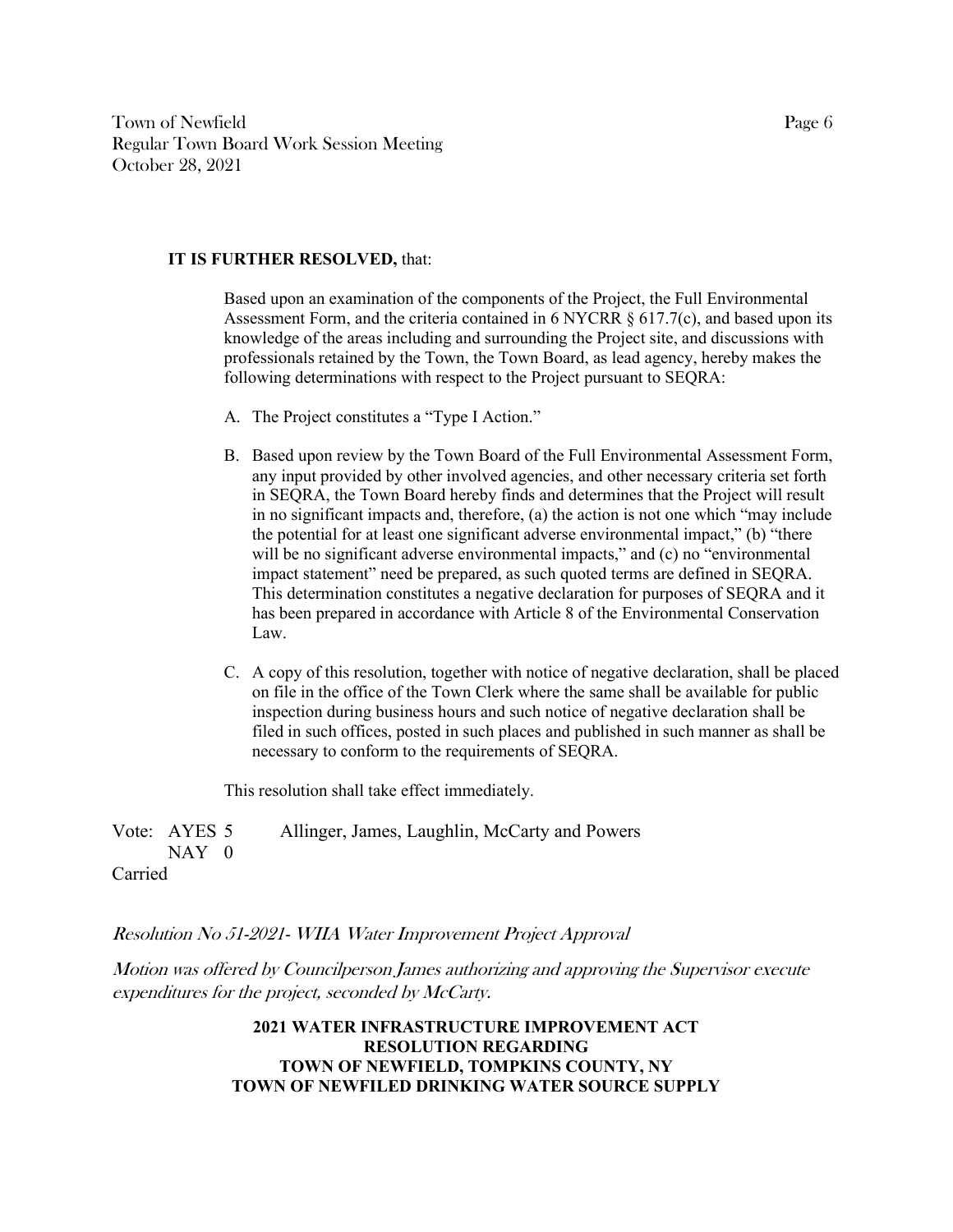Town of Newfield Page 7 Regular Town Board Work Session Meeting October 28, 2021

**WHEREAS,** the Town of Newfield (hereinafter the "Town") maintains Town of Newfield Municipal Water System; and

**WHEREAS**, the Town of Newfield proposes to undertake Town of Newfield Drinking Water Source Supply Project; and

**WHEREAS,** the Preliminary Engineering Report prepared by Hunt Engineers recommends securing a new water source and watermain replacement, with a total project cost estimate of \$4,828,253; and

**WHEREAS**, the Town of Newfield is seeking financial assistance through the 2021 NYS Environmental Facilities Corporation's Water Infrastructure Improvement Act Program; and

**WHEREAS**, the grant application requires that the applicant adopt a resolution that authorizes: the undertaking of the project and the maximum total cost of the project; expenditures for the project, including identification of any non-municipal source of funds; obligation of funds necessary to meet any required local match, including any cash and/or in-kind services; and when applicable, the submission of an application for financial assistance. The resolution must also designate a representative of the applicant who is authorized to sign the funding agreement with EFC and any associated documents.

### **NOW, THEREFORE, BE IT:**

**RESOLVED** that the Town Board of the Town of Newfield authorizes the undertaking of the Project and the maximum total cost of the project \$4,828,253; and when applicable, the submission of an application for financial assistance; and

**RESOLVED** that the Town of Newfield authorizes preparation and submission of an application for grant funding under the NYS Environmental Facilities Corporation's Water Infrastructure Improvement Act Program on behalf of the Town of Newfield; and

**RESOLVED** that the Town Supervisor is authorized to execute a Grant Agreement with the NYS Environmental Facilities Corporation and any and all other contracts, documents and instruments necessary to bring about the Project and to fulfill the Town's obligations under the Water Infrastructure Improvement Act Grant Agreement; and

**RESOLVED** that the Town Supervisor is authorized to execute expenditures for the Project under the NYS Environmental Facilities Corporation's Water Infrastructure Improvement Act Program on behalf of the Town of Newfield.

This resolution shall take effect immediately.

Vote: AYES 5 Allinger, James, Laughlin, McCarty and Powers  $NAY$  0 Carried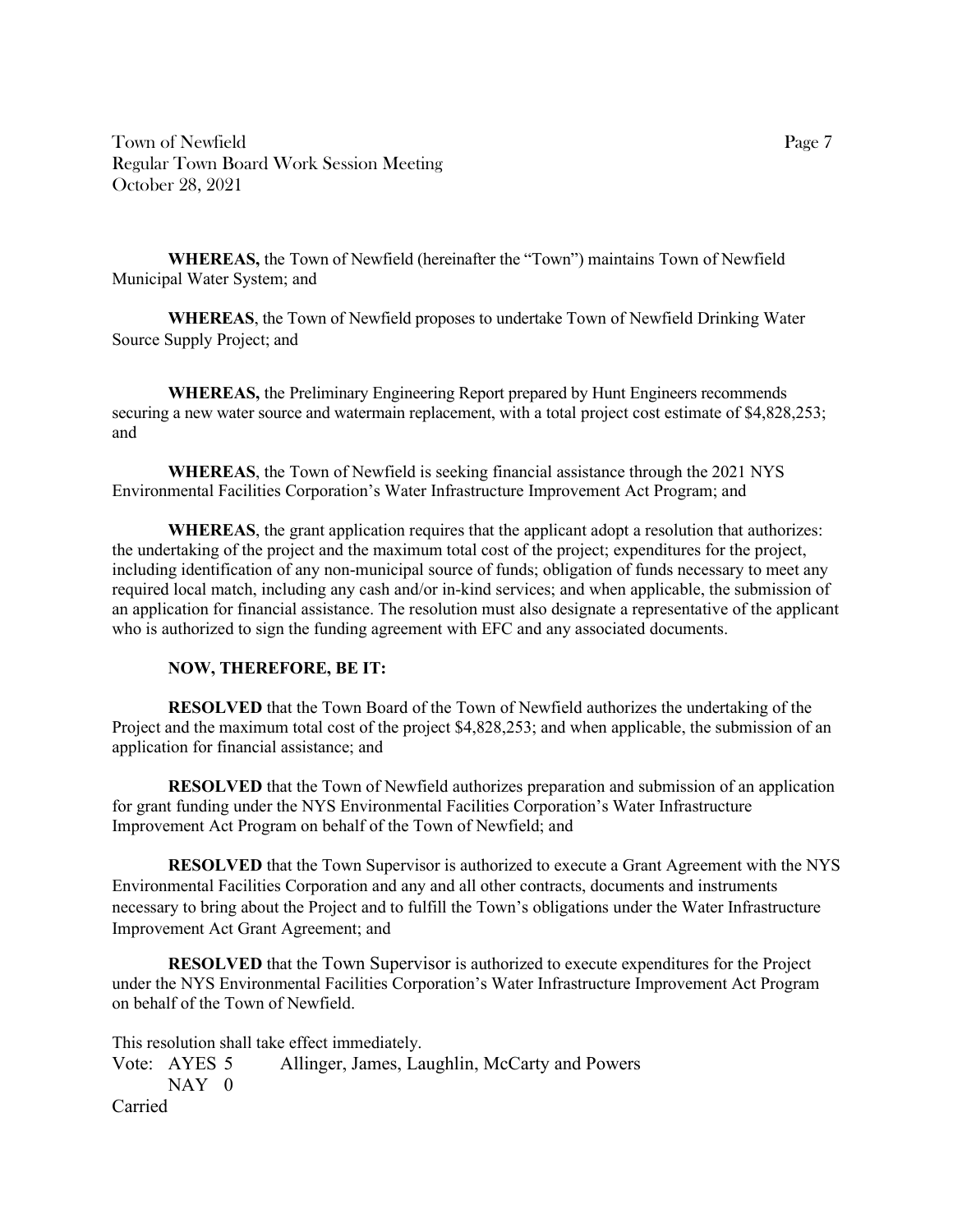Town of Newfield Page 8 Regular Town Board Work Session Meeting October 28, 2021

Resolution No. 52-2021 SEQR Sewer System Improvement Project Motion was offered by Councilperson Laughlin to approve the SEQR Sewer System Improvement Project, seconded by Councilperson McCarty.

### **Resolution No. 52-2021 STATE ENVIRONMENTAL QUALITY REVIEW ACT RESOLUTION REGARDING TOWN OF NEWFIELD WATER SOURCE SUPPLY PROJECT**

**WHEREAS,** the Town of Newfield (hereinafter the "Town") maintains the Town of Newfield Sanitary Sewer System; and

**WHEREAS,** the Town is proposing to undertake Town of Newfield Sanitary Sewer System Improvements Project (collectively, the "Project"); and

**WHEREAS,** the Town is obligated under SEQRA and corresponding regulations to review the Project, and if necessary, undertake a review of the potential environmental impacts associated with the Project before undertaking the same; and

**WHEREAS,** the Town is the appropriate agency to be the lead agency to undertake the project review under SEQRA; and

**WHEREAS,** based upon an examination of 6 NYCRR § 617.4 and § 617.5, the Town classified the Project as a Type I Action. A Full Environmental Assessment Form was prepared for the Project, and pursuant to the potential funding agency for compliance with SERP, was undertaken by the Town and no objections were received regarding the Town serving as lead agency.

#### **NOW, THEREFORE, BE IT:**

**RESOLVED,** that the Town Board hereby makes the following findings:

The Project consists of septic tank rehabilitation, enhanced flow monitoring, construction of manholes throughout the system to meet Ten State Standards placement requirements.

#### **IT IS FURTHER RESOLVED,** that:

The Town Board hereby designates itself lead agency pursuant to 6 NYCRR  $\S 617.6(b)(2)$  and  $\S 617.6(b)(3)$  with respect to the Project.

#### **IT IS FURTHER RESOLVED,** that:

Based upon an examination of the components of the Project, the Full Environmental Assessment Form, and the criteria contained in  $6$  NYCRR  $§$  617.7(c), and based upon its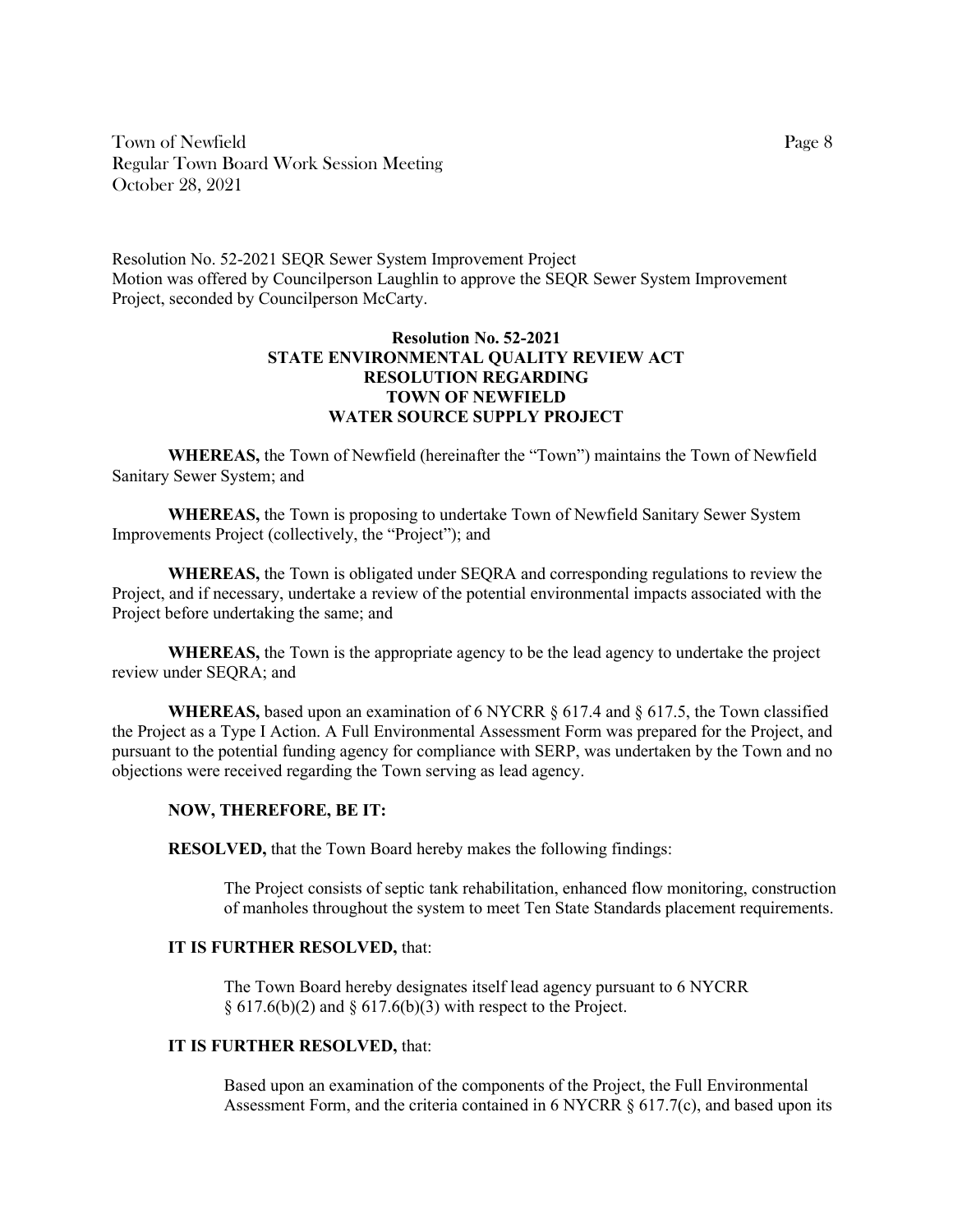Town of Newfield Page 9 Regular Town Board Work Session Meeting October 28, 2021

> knowledge of the areas including and surrounding the Project site, and discussions with professionals retained by the Town, the Town Board, as lead agency, hereby makes the following determinations with respect to the Project pursuant to SEQRA:

- A. The Project constitutes a "Type I Action."
- B. Based upon review by the Town Board of the Full Environmental Assessment Form, any input provided by other involved agencies, and other necessary criteria set forth in SEQRA, the Town Board hereby finds and determines that the Project will result in no significant impacts and, therefore, (a) the action is not one which "may include the potential for at least one significant adverse environmental impact," (b) "there will be no significant adverse environmental impacts," and (c) no "environmental impact statement" need be prepared, as such quoted terms are defined in SEQRA. This determination constitutes a negative declaration for purposes of SEQRA and it has been prepared in accordance with Article 8 of the Environmental Conservation Law.
- C. A copy of this resolution, together with notice of negative declaration, shall be placed on file in the office of the Town Clerk where the same shall be available for public inspection during business hours and such notice of negative declaration shall be filed in such offices, posted in such places and published in such manner as shall be necessary to conform to the requirements of SEQRA.

This resolution shall take effect immediately.

Vote: AYES 5 Allinger, James, Laughlin, McCarty and Powers NAY 0

Carried

Resolution No. 53-2021- WIIA Sewer Improvement Project Approval

Motion was offered by Councilperson James authorizing and approving the Supervisor execute expenditures for the project, seconded by Laughlin.

### **2021 WATER INFRASTRUCTURE IMPROVEMENT ACT RESOLUTION REGARDING TOWN OF NEWFIELD, TOMPKINS COUNTY, NY TOWN OF NEWFILED SANITARY SEWER SYSTEM IMPROVEMENTS**

**WHEREAS,** the Town of Newfield (hereinafter the "Town") maintains Town of Newfield Sewer District; and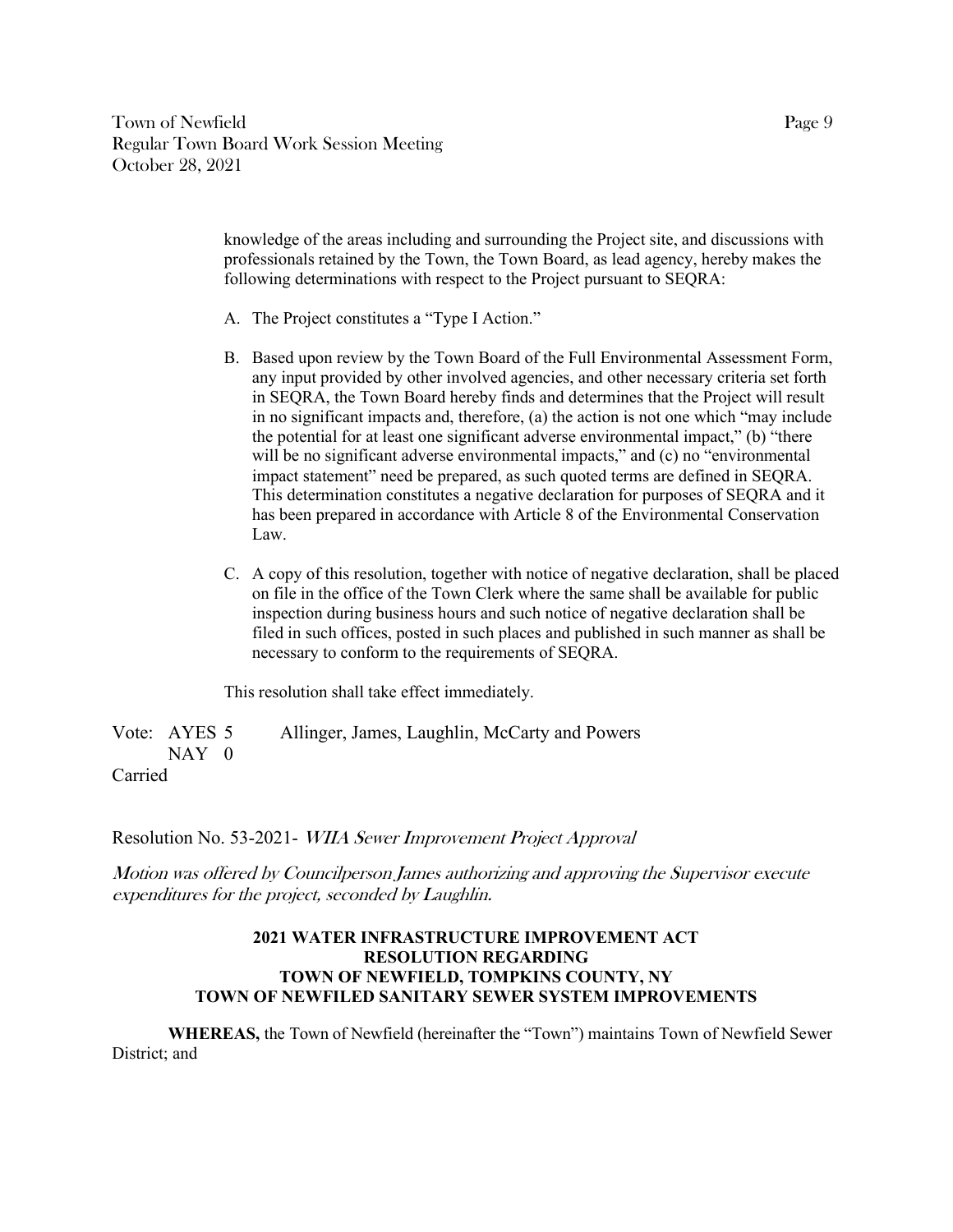Town of Newfield Page 10 Regular Town Board Work Session Meeting October 28, 2021

**WHEREAS**, the Town of Newfield proposes to undertake Town of Newfield Sanitary Sewer System Improvements Project; and

**WHEREAS,** the Preliminary Engineering Report prepared by Hunt Engineers recommends improvements to include septic tank rehabilitation, enhanced flow monitoring, construction of manholes

throughout the system to meet Ten State Standards placement requirements, with a total project cost estimate of \$1,113,485; and

**WHEREAS**, the Town of Newfield is seeking financial assistance through the 2021 NYS Environmental Facilities Corporation's Water Infrastructure Improvement Act Program; and

**WHEREAS**, the grant application requires that the applicant adopt a resolution that authorizes: the undertaking of the project and the maximum total cost of the project; expenditures for the project, including identification of any non-municipal source of funds; obligation of funds necessary to meet any required local match, including any cash and/or in-kind services; and when applicable, the submission of an application for financial assistance. The resolution must also designate a representative of the applicant who is authorized to sign the funding agreement with EFC and any associated documents.

### **NOW, THEREFORE, BE IT:**

**RESOLVED** that the Town Board of the Town of Newfield authorizes the undertaking of the Project and the maximum total cost of the project \$**1,113,485;** and when applicable, the submission of an application for financial assistance; and

**RESOLVED** that the Town of Newfield authorizes preparation and submission of an application for grant funding under the NYS Environmental Facilities Corporation's Water Infrastructure Improvement Act Program on behalf of the Town of Newfield; and

**RESOLVED** that the Town Supervisor is authorized to execute a Grant Agreement with the NYS Environmental Facilities Corporation and any and all other contracts, documents and instruments necessary to bring about the Project and to fulfill the Town's obligations under the Water Infrastructure Improvement Act Grant Agreement; and

**RESOLVED** that the Town Supervisor is authorized to execute expenditures for the Project under the NYS Environmental Facilities Corporation's Water Infrastructure Improvement Act Program on behalf of the Town of Newfield.

This resolution shall take effect immediately.

Vote: AYES 5 Allinger, James, Laughlin, McCarty and Powers  $NAY$  0 Carried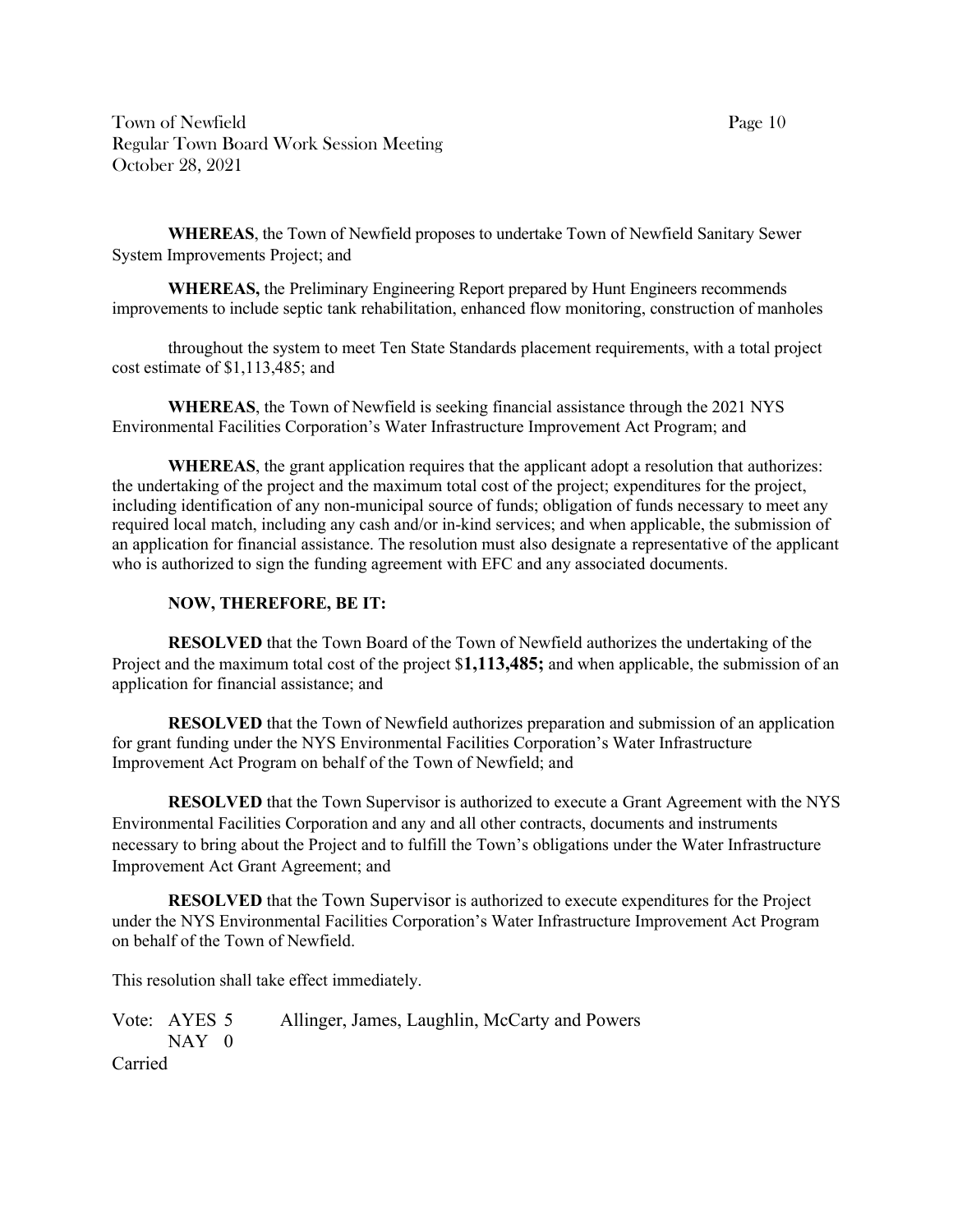Town of Newfield Page 11 Regular Town Board Work Session Meeting October 28, 2021

# Resolution No. 54-2021 Calling for a Public Hearing Under Section 202B of the Town Law with Respect to Improvements to Water District # 1 and Water District # 2 Facilities

Motion to approve the call for a Public Hearing with Respect to Improvements to Water District No. 1 and Water District No. 2 Facilities was offered by Councilperson Laughlin, seconded by Councilperson Powers.

## **RESOLUTION OF THE TOWN BOARD OF THE TOWN OF NEWFIELD, TOMPKINS COUNTY, NEW YORK CALLING FOR A PUBLIC HEARING IN ACCORDANCE TO SECTION 202-b OF THE TOWN LAW WITH RESPECT TO CERTAIN IMPROVEMENTS TO TOWN OF NEWFIELD WATER DISTRICT NO. 1 AND WATER DISTRICT NO. 2 FACILITIES**

WHEREAS, the Town Board (the "Town Board") of the Town of Newfield (the "Town") is considering authorizing certain improvements to the facilities serving Town of Newfield Water District No. 1 and Water District No. 2, as set forth and described in a certain engineering report as prepared by Hunt Engineers, Architects, Land Surveyors & Landscape Architect DPC (the "Engineer") dated September 2020 (the "Project"), and on file in the office of the Town Clerk; and

WHEREAS, the Town Board has now been advised by the Engineer that the estimated maximum cost of undertaking the Project is \$4,348,121; and

WHEREAS, the Town Board now intends to conduct a public hearing in accordance with Section 202-b of the Town Law with respect to undertaking the Project at such estimated maximum cost.

NOW, THEREFORE, BE IT RESOLVED, by the Town Board as follows:

Section 1. A public hearing shall be held at a public meeting of the Town Board to be held on November 18, 2021 at 7:00 p.m. at the Town of Newfield Town Hall, 166 Main Street, Newfield, New York 14687, to consider if it is in the public interest to undertake the Project at an estimated maximum cost of \$4,348,121 and to hear all persons interested in the subject matter thereof.

Section 2. The Town Clerk is hereby directed to cause notice of such public hearing to be published in the *Ithaca Journal* and posted on the Town Bulletin Board at 166 Main Street, Newfield, New York, 14687 in the manner prescribed by Section 193 of Town Law.

Section 3. This resolution shall take effect immediately.

The question of the adoption of the foregoing resolution was duly put to a vote on roll call, which resulted as follows: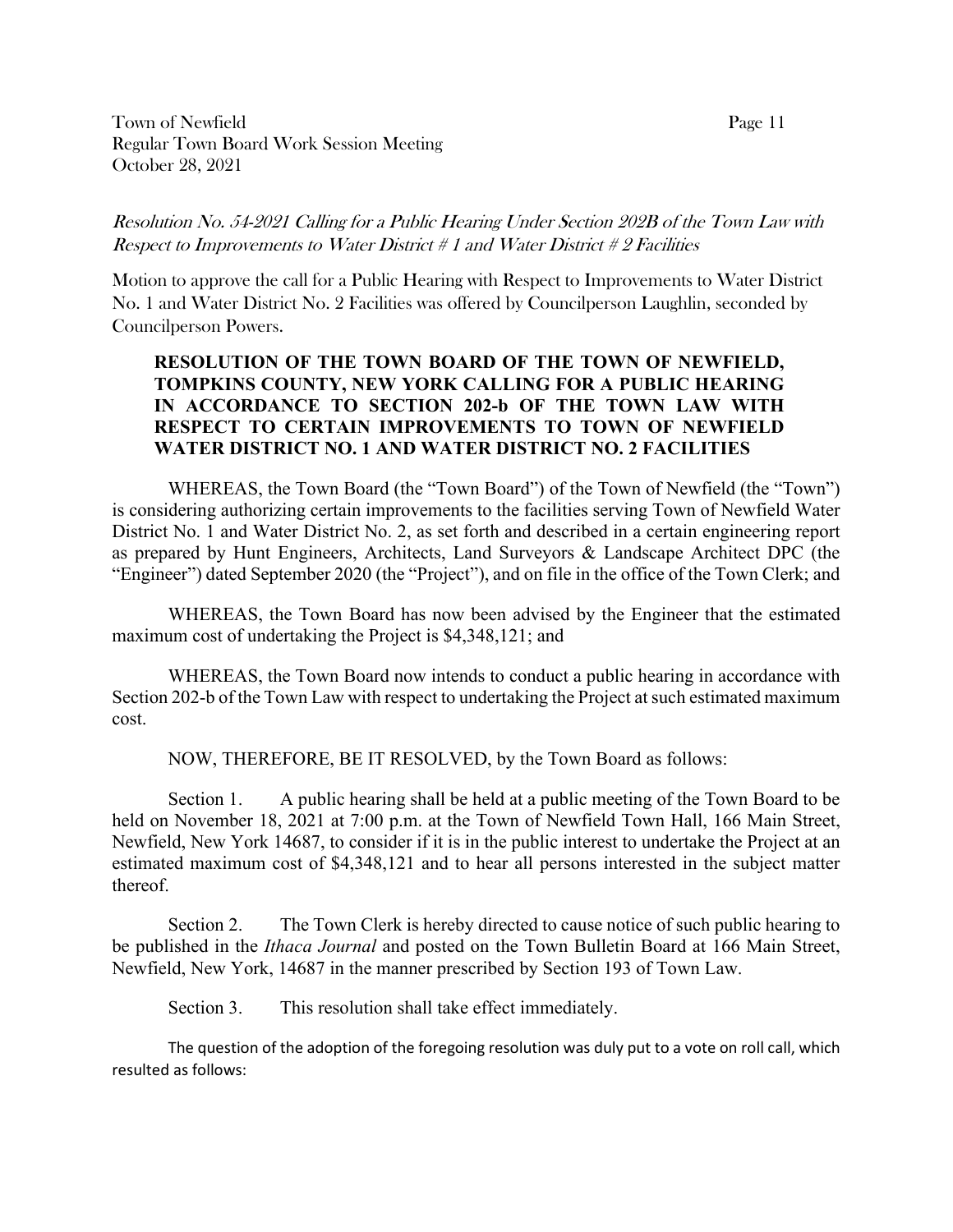Town of Newfield Page 12 Regular Town Board Work Session Meeting October 28, 2021

|                                      | AYES: | NAYS: |
|--------------------------------------|-------|-------|
| Councilmember Joanne James           | X     |       |
| Councilmember Christine Laughlin     | X     |       |
| <b>Councilmember Casey Powers</b>    | X     |       |
| <b>Councilmember Heather McCarty</b> | X     |       |
| Supervisor Michael Allinger          |       |       |

The resolution was thereupon declared duly adopted by a vote of 5 ayes and 0 nays.

Dated: October 28, 2021

Resolution No. 55-2021- Calling for a Public Hearing Under Section 202B of the Town Law with Respect to Certain Improvements to Sewer District #1 Facilities

Motion to approve the call for a Public Hearing with Respect to Improvements to Sewer District # 1 Facilities was offered by Councilperson McCarty, seconded by Councilperson James.

# **RESOLUTION OF THE TOWN BOARD OF THE TOWN OF NEWFIELD, TOMPKINS COUNTY, NEW YORK CALLING FOR A PUBLIC HEARING IN ACCORDANCE TO SECTION 202-b OF THE TOWN LAW WITH RESPECT TO CERTAIN IMPROVEMENTS TO TOWN OF NEWFIELD SEWER DISTRICT NO. 1 FACILITIES**

WHEREAS, the Town Board (the "Town Board") of the Town of Newfield (the "Town") is considering authorizing certain improvements to the facilities serving Town of Newfield Sewer District No. 1, as set forth and described in a certain engineering report as prepared by Hunt Engineers, Architects, Land Surveyors & Landscape Architect DPC (the "Engineer") dated May 2021 as revised June 2021 (the "Project"), and on file in the office of the Town Clerk; and

WHEREAS, the Town Board has now been advised by the Engineer that the estimated maximum cost of undertaking the Project is \$1,113.485; and

WHEREAS, the Town Board now intends to conduct a public hearing in accordance with Section 202-b of the Town Law with respect to undertaking the Project at such estimated maximum cost.

NOW, THEREFORE, BE IT RESOLVED, by the Town Board as follows:

Section 1. A public hearing shall be held at a public meeting of the Town Board to be held on November 18, 2021 at 7:05 p.m. at the Town of Newfield Town Hall, 166 Main Street, Newfield, New York 14687, to consider if it is in the public interest to undertake the Project at an estimated maximum cost of \$1,113,485 and to hear all persons interested in the subject matter thereof.